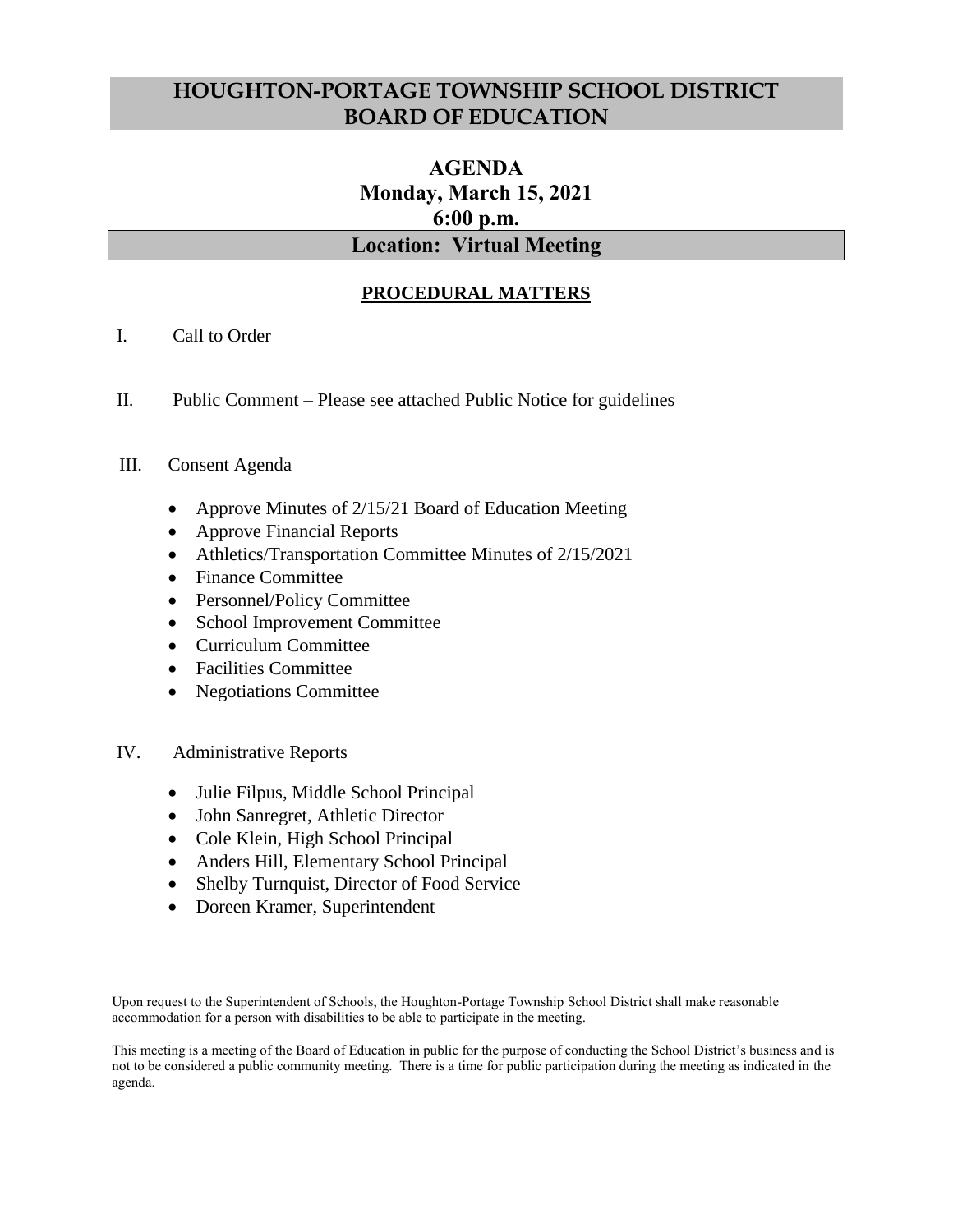#### V. MASB & MASA Reports

- VI. Discussion/Action Items
	- 1. CCASB Awards

At the time of the Board meeting, Ms. Kramer will lead a discussion about the CCASB Awards.

2. Enrollment

At the time of the Board meeting, Ms. Kramer will lead a discussion about enrollment.

3. Resolution to approve the Monthly Covid19 Instructional Delivery Method

Moved by \_\_\_\_\_\_\_\_\_\_\_\_\_\_\_\_\_\_\_\_, seconded by \_\_\_\_\_\_\_\_\_\_\_\_\_\_, to approve the monthly Covid19 instructional delivery method.

Yeas: \_\_\_\_\_\_\_\_\_\_\_\_\_\_\_\_\_\_\_\_\_\_\_\_\_\_\_\_\_ Nays: \_\_\_\_\_\_\_\_\_\_\_\_\_\_\_\_\_\_\_\_\_\_\_\_\_\_\_\_\_

VII. Adjournment

Upon request to the Superintendent of Schools, the Houghton-Portage Township School District shall make reasonable accommodation for a person with disabilities to be able to participate in the meeting.

This meeting is a meeting of the Board of Education in public for the purpose of conducting the School District's business and is not to be considered a public community meeting. There is a time for public participation during the meeting as indicated in the agenda.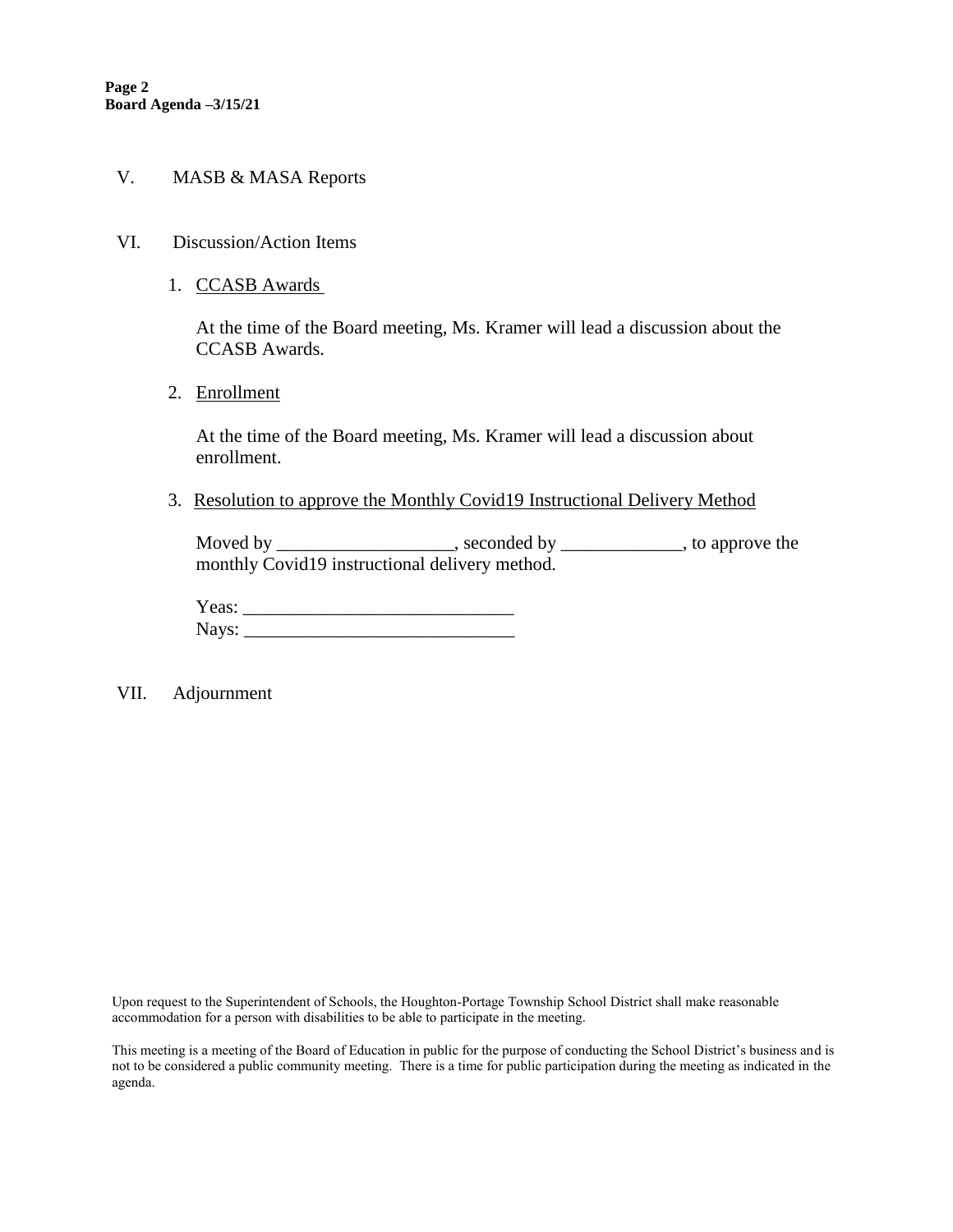Monday, March 15, 2021 Houghton-Portage Township Board of Education Virtual Meeting at 6:00 p.m.

- Community members **must register to participate in the public comment** period of the meeting. Individuals who wish to make a public comment at this meeting must notify Colette Patchin at [cpatchin@hpts.us](mailto:cpatchin@hpts.us) to register for public comment.
- Community members must remain muted until the listed registered community members are given an opportunity to address the board during public comment. **Below is information to attend the March 15, 2021 Virtual Board Meeting with Zoom:**

Topic: HPTS March 2021 Board Meeting Time: Mar 15, 2021 06:00 PM Eastern Time (US and Canada)

Join Zoom Meeting https://us02web.zoom.us/j/83938683539?pwd=SXh2Z1BNS1UvYmh5WjU4b1NZaUdUUT09

Meeting ID: 839 3868 3539 Passcode: S5GvR8 One tap mobile +13126266799,,83938683539#,,,,\*812161# US (Chicago) +16465588656,,83938683539#,,,,\*812161# US (New York)

Dial by your location +1 312 626 6799 US (Chicago) +1 646 558 8656 US (New York) +1 301 715 8592 US (Washington DC) +1 346 248 7799 US (Houston) +1 669 900 9128 US (San Jose) +1 253 215 8782 US (Tacoma) Meeting ID: 839 3868 3539 Passcode: 812161 Find your local number: https://us02web.zoom.us/u/kY8oE3d9t

Following Board policy, full policy 0167.3 can be found on our website [www.hpts.us.](http://www.hpts.us/), we remind participants of the following procedures:

- Participants must be recognized by the presiding officer and will be requested to preface their comments by an announcement of their name; address; and group affiliation, if and when appropriate.
- Each statement made by a participant shall be limited to five (5) minutes duration.
- Participants shall direct all comments to the Board and not to staff or other participants. Personal attacks against Board members or staff members will not be tolerated.